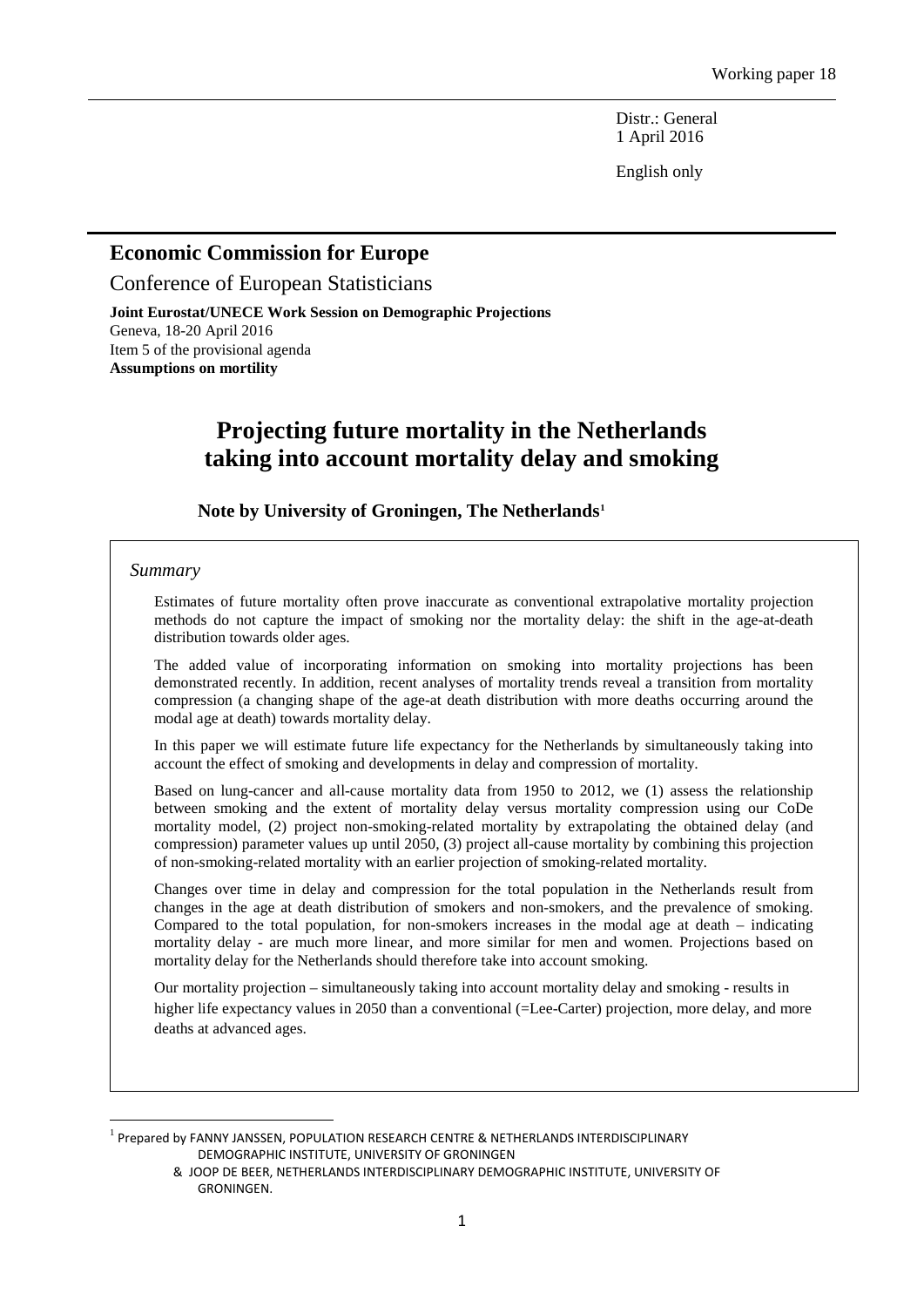# **I. Introduction**

- 1. Mortality forecasts and projections are essential for predicting the extent of population ageing, and for determining the sustainability of pension schemes and social security systems. They are also useful in setting life insurance premiums, and in helping governments to better plan for the changing needs of their societies for health care and other services (European Commission 2009).
- 2. However, current forecasts of future mortality often prove inaccurate. That is, the forecasts are not robust over time. As past mortality forecasts have repeatedly proven too pessimistic (Oeppen & Vaupel 2002), forecasts of future life expectancy by national statistical offices are frequently being adjusted upwards.
- 3. Mortality forecasts are inaccurate largely because conventional extrapolative methods do not capture (1) the impact of lifestyle 'epidemics' on mortality, which result in non-gradual trends over time and in large differences between men and women, birth cohorts, and countries; and (2) mortality delay: the shift in the age-at-death distribution towards older ages.
- 4. With the general increase in life expectancy at birth (e0), changes in the age distribution of dying occurred. The theory distinguishes two scenarios which actually operate in tandem: a decline in premature mortality with no increase in maximum lifespan, which results in more people dying at the same ages ('mortality compression'; also referred to as 'rectangularization of the survival curve') (Fries 1980); and a mortality delay, which manifests in a shift in the age-at-death distribution to the right, and thus in increases in lifespan and in the number of centenarians ('shifting mortality regime') (Vaupel 2010).
- 5. The relative roles of the two processes in the mortality trend are important for the future development of e0. If only 'rectangularization' occurs, we would be approaching a limit to life expectancy. If, however, 'delay in aging' occurs, a limit to life expectancy is unlikely for the near future.
- 6. Whereas, historically, in low-mortality countries a general decline in the variability in the age of dying has been observed (e.g. Wilmoth & Horiuchi, 1999; Kannisto 2000,2001; Robine 2001; Engelman et al. 2010) the evidence for the post-war period is much more mixed. Evidence exists for a continuing compression albeit slowing down (Wilmoth & Horiuchi, 1999; Kannisto 2000,2001; Robine 2001; Edwards and Tuljapurkar 2005; Canudas-Romo 2008; Cheung et al. 2008; Thatcher et al., 2010), for increases in the variability of mortality (Nusselder & Mackenbach 1996; Wilmoth & Horiuchi, 1999; Yashin et al. 2001; Shkolnikov et al 2003; Shkolnikov et al. 2011) and for a shift of the survival curve to the right (Kannisto 1996; Bongaarts 2005; Cheung et al. 2008, 2009; Canudas-Romo 2008; Ouelette & Bourbeau 2011). Recent formal analyses of mortality trends reveal a transition from mortality compression towards mortality delay (Bergeron-Boucher et al. 2015; Janssen et al. in preparation).
- 7. Mortality projections including the changing patterns in the age-at-death distribution have been applied before, albeit very rarely, only for single populations/countries, and mostly including only the mortality delay and not mortality compression (Bongaarts, 2005). Also these mortality projections did not account for the effect of smoking.
- 8. The added value of incorporating information on smoking into mortality projections has been demonstrated recently (Pampel 2005, Bongaarts 2006, Wang & Preston 2009, King & Soneji 2011, Preston et al. 2012, Janssen, van Wissen & Kunst, 2013). Within Europe, smoking is known to be the single most important determinant of mortality levels, mortality trends and differences therein between countries and sexes (Lopez et al. 1994, McCartney et al. 2011). Smoking has been taken up first among men in north-western Europe, at varying rates by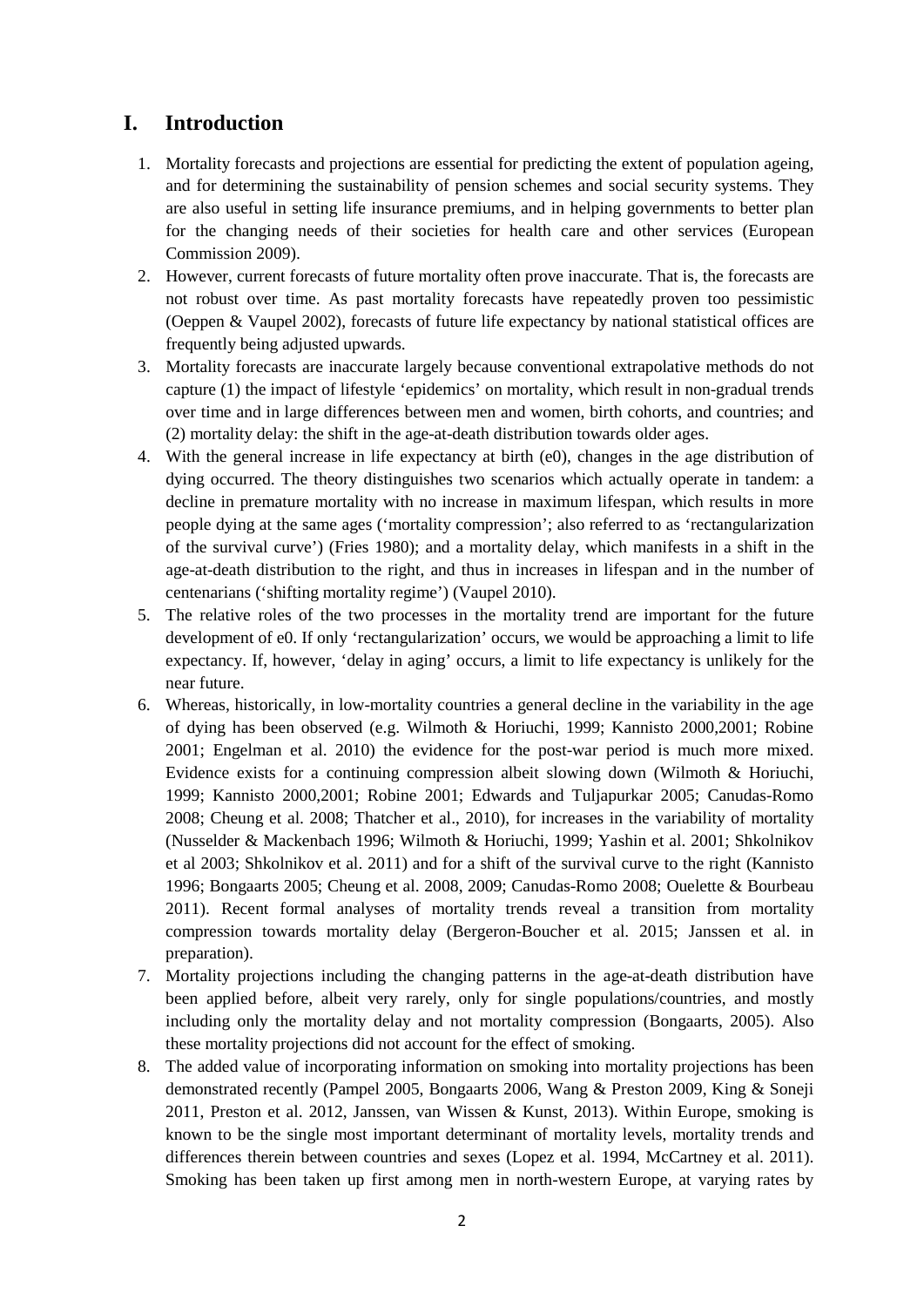different birth cohorts, and has resulted in non-linear mortality trends (Janssen & Kunst 2005; Preston & Wang 2006; Janssen et al. 2007). Smoking-attributable mortality increased and subsequently declined about 30 years after the increase and subsequent decline in smoking prevalence (Lopez et al. 1994).

- 9. Because of the high prevalence of smoking in the past, the smoking epidemic will leave an imprint on population health for many years to come (Bongaarts 2006; Wang & Preston 2009), although differentially for males and females. More importantly, however, because of the non-linear and differential patterns imposed by the smoking epidemic, linear extrapolations of the past trends will very likely result in non-robust outcomes. Distinguishing between the gradual long-term mortality decline, due to socio-economic factors and associated medical improvements (Mackenbach 2013), and the smoking epidemic which causes deviations from and variations in the general mortality decline is essential to come to more robust projection outcomes.
- 10. Recent analyses for men in 10 European countries showed already that smoking also greatly affects the age-at-death distribution (Janssen, Rousson & Paccaud 2015). Also this study showed there was a greater delay in ageing in the trends for non-smoking-related mortality than in all-cause mortality (Janssen, Rousson & Paccaud 2015).
- 11. In the current analysis we will estimate future life expectancy for the Netherlands by simultaneously taking into account the effect of smoking and developments in delay and compression of mortality.

## **II. Data and methods**

- 12. For the purpose of our analysis we've obtained data on population and mortality by sex and separate ages (ranging from 0 to  $110+$ ) for the period of 1950 to 2013 from Statistics Netherlands. Statistics on mortality attributable to lung cancer for the years 1950 to 2012 by five-year age categories are obtained by the WHOSIS, and are transformed into age-specific mortality rates  $m(x)$  by using data on the population (average population) from Statistics Netherlands. These age-specific mortality rates  $m(x)$  are, in turn, converted to age-specific mortality probabilities *q(x)*.
- 13. To outline the role of compression and the role of the delay in age of dying over time within the age distribution of dying we use the CoDe model (see De Beer & Janssen, submitted). In this paper we use a simplified version of the model as we apply the model only to the ages of 40 and above. This model divides the age-specific probability of dying into four components: background mortality, adult-age mortality, middle-age mortality and old-age mortality.

$$
q(x) = a + I(x \le x_1) \left[ \frac{b_1 e^{b_1(x-M)}}{1 + \frac{b_1}{g} e^{b_1(x-M)}} \right] + I(x_1 < x \le x_2) \left[ \frac{b_2 e^{b_2(x-M)}}{1 + \frac{b_2}{g} e^{b_2(x-M)}} + c_1 \right]
$$
\n
$$
+ I(x > x_2) \left[ \frac{b_3 e^{b_3(x-M)}}{1 + \frac{b_3}{g} e^{b_3(x-M)}} + c_2 \right]
$$

where  $x_2 = M$  and  $x_1 = M - h$ .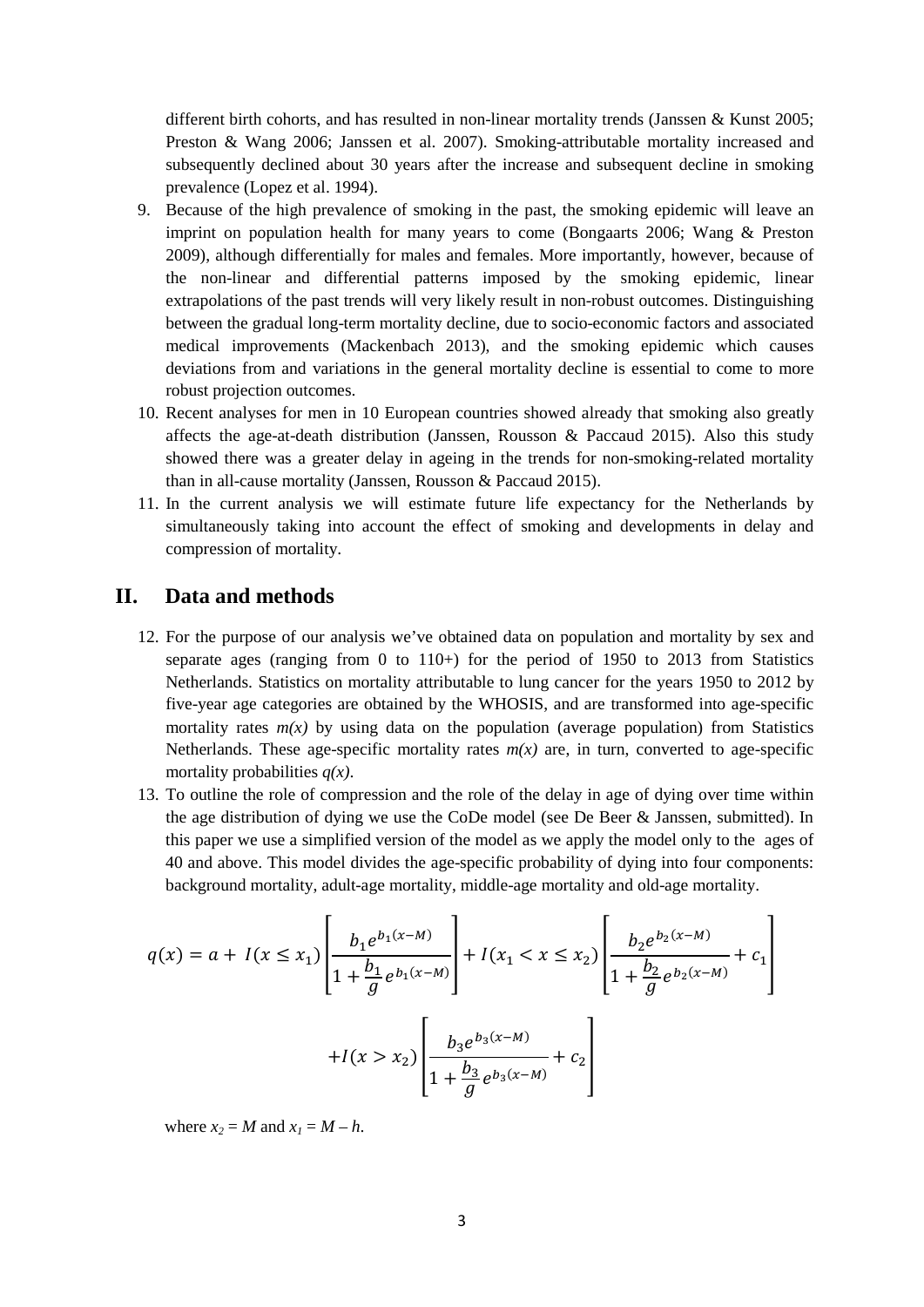and where  $c_1 = \frac{b_1 e^{b_1(x_1-M)}}{1 + \frac{b_1}{g} e^{b_1(x_1-M)}} - \frac{b_2 e^{b_2(x_1-M)}}{1 + \frac{b_2}{g} e^{b_2(x_1-M)}}$  and  $c_2 = \frac{b_2 e^{b_2(x_2-M)}}{1 + \frac{b_2}{g} e^{b_2(x_2-M)}} + c_1 - \frac{b_3 e^{b_3(x_2-M)}}{1 + \frac{b_3}{g} e^{b_3(x_2-M)}}$ 

- 14. Here, both  $g$  the value of  $q(x)$  at the maximum age and  $h$  are set at fixed values of 0,7 and 30 respectively. This results in five interpretable time-dependent variables: *a, b1, b2, b3* and *M*. *M* represents the modal age of dying. An increase in *M* would thus indicate a delay in mortality. The *b*-parameters display the shape of the age distribution. An increase in  $b_1$  and  $b_2$ lead to a steeper curve *before* the modal age, and thus a compression of mortality, which will, in turn, lead to an increase in life expectancy. An increase in  $b<sub>3</sub>$ , on the other hand, leads to a steeper curve *past* the modal age of dying, and thus also a compression of mortality. An increase in  $b_3$  will thus lead to a decrease in life expectancy at these ages (see Appendix I).
- 15. In those instances where the values of  $b_1$  and  $b_2$  were very dissimilar, which would imply an irregular age at death distribution, we applied the restriction  $b_1=b_2$ , so we effectively used a simpler model.
- 16. The role of smoking is outlined by estimating the share of mortality attributable to smoking, for which we use an adjusted version of the indirect Peto-Lopez-technique (Peto et al. 1992; Janssen et al. 2013). Subsequently, we studied the trends of total mortality and non-smokingrelated mortality (when the effect of smoking is removed) over time. The non-smoking-related mortality is obtained by multiplying the sex- and age-specific mortality  $m(x)$  by 1 minus the share of the total mortality explained by smoking.
- 17. Furthermore, we studied changes in the distribution of the age of dying for the total population, smokers and non-smokers by using the CoDe model (which only applies to ages of 40 and above). The probability of dying for non-smokers is calculated by multiplying the sex- and age-specific probability of dying  $q(x)$  for the of the total mortality by 1 minus the share of the total mortality explained by smoking. The probability of dying for smokers is obtained by multiplying the sex- and age-specific probability of dying  $q(x)$  for non-smokers by the relative risks of dying due to smoking.
- 18. Lastly, we calculated future mortality for non-smoking-related mortality by extrapolating the various time-varying parameters of the CoDe model, which were then applied to non-smoking related mortality. The modal age at death (*M*) is projected by means of a random walk with drift, whereas we fitted linear regression to the other parameters. We compared one estimation were we only extrapolated *M* and another estimation where we extrapolated all parameters. This projection is compared to a standard Lee-Carter projection (Lee & Carter 1992). Furthermore, a projection for total mortality is carried out, which is based on the projection of non-smoking-related mortality and a previous projection of the share of total mortality which is attributable to smoking (Stoeldraijer et al. 2015). We used the periods of 1950-2012 as well as 1980-2012 as the base period for these various projections by which we obtained the remaining life expectancy at the age of 40 for 2050.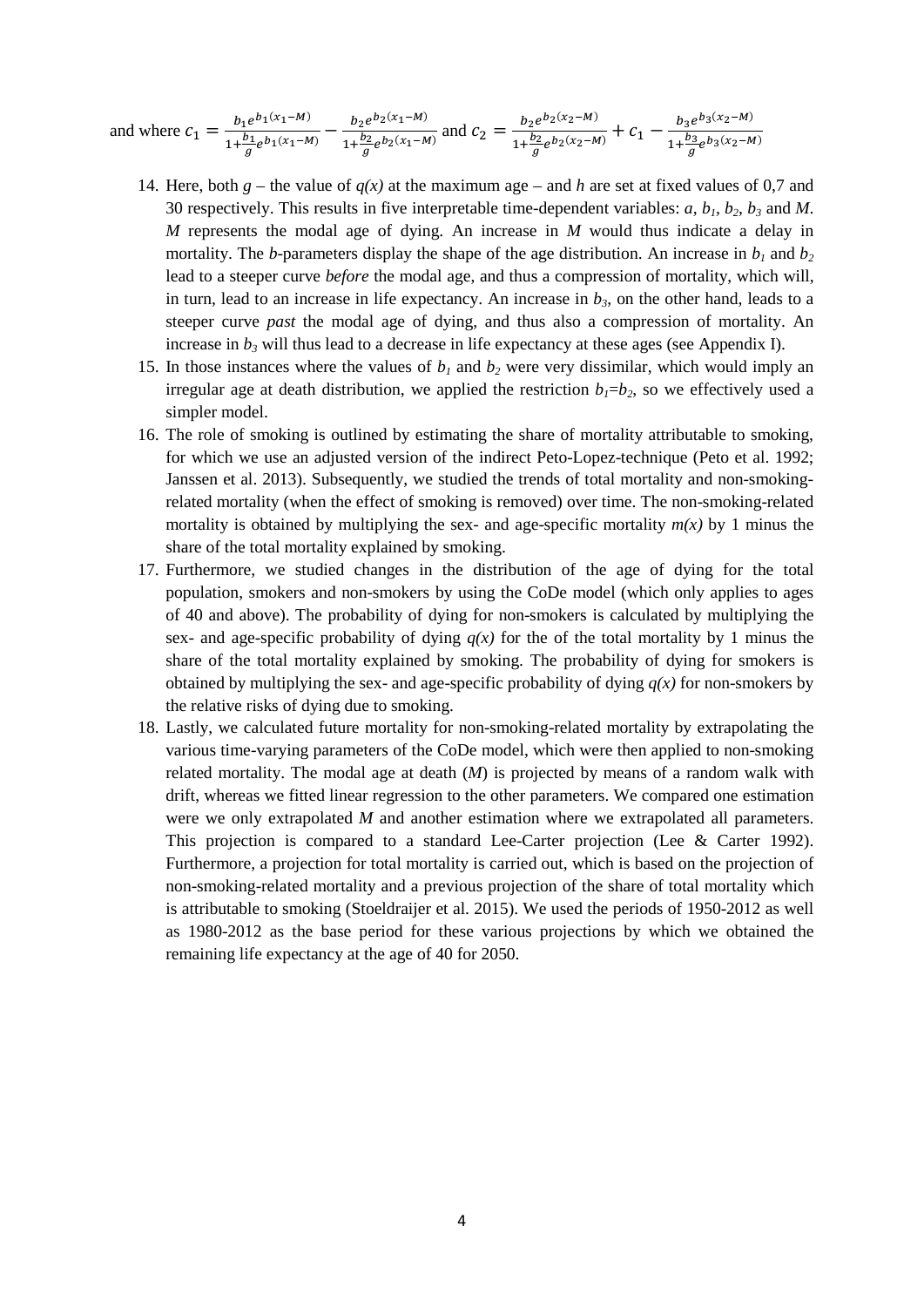## **III. Results**

**Figure 1 Lifetable age at death distribution (radix = 1), observed (dots) and fitted (lines), the Netherlands, 1950-2012, 40+, by sex**



- 19. Figure 1 clearly shows that the fit of the CoDe model is excellent. In addition it can be observed, when focusing on the trend over time, that delay is much more important than compression in describing the trends over time (which also shows when examining the trends in the different parameters of the CoDe model)(see Appendix II). For men in addition we observe some compression before the modal age at dying leading to additional gain in life expectancy; and some compression at higher ages leading to a small decline in life expectancy. For women, delay is much stronger, and coupled with expansion before the mode (decline in e40) and clearly compression after the mode (also resulting in decline in e40).
- 20. Figure 2 shows different shapes of the age at death distribution for nonsmokers and smokers among men and women in 1950, 1980 and 2012. For men in 1950, we can clearly see that the age at death distribution is more compressed for nonsmokers than for the total population. Especially before the mode mortality among nonsmokers exhibits a steeper curve than mortality for the total population. For smokers however we see that the modal age is lower than for the total population. A similar pattern can be observed for men in 2012, however for men in 1980 we see a different pattern when comparing smokers with the total population. That is, in 1980 the age-at-death distribution for the total male population almost resembles the age-at-death distribution for male smokers. This has everything to do with the past smoking intensities being extremely high at that point in time. Almost 70 % among Dutch men aged 40 and over were exposed to smoking (see Appendix III). Similarly for women in 1950 and 1980, when lifetime smoking is virtually absent, the age at death distribution for the total population fully resembles the age at death distribution for female non-smokers. For smokers again the mode is lower than for the total and the non-smoking population. For women in 2012 we can again observe that the age at death distribution is more compressed for non-smokers in comparison to the total population and that the mode for smokers occurs at a younger age as compared to the total population, although differences are less than for men, because of much lower past smoking prevalence. The age at death distribution for all-cause mortality thus clearly depends on the age at death distribution for smokers and non-smokers and the prevalence of smoking, whereas smokers tend to have a modal age at death which is lower than nonsmokers, and the age at death distribution for nonsmokers is generally more compressed than the age at death distribution for the smokers.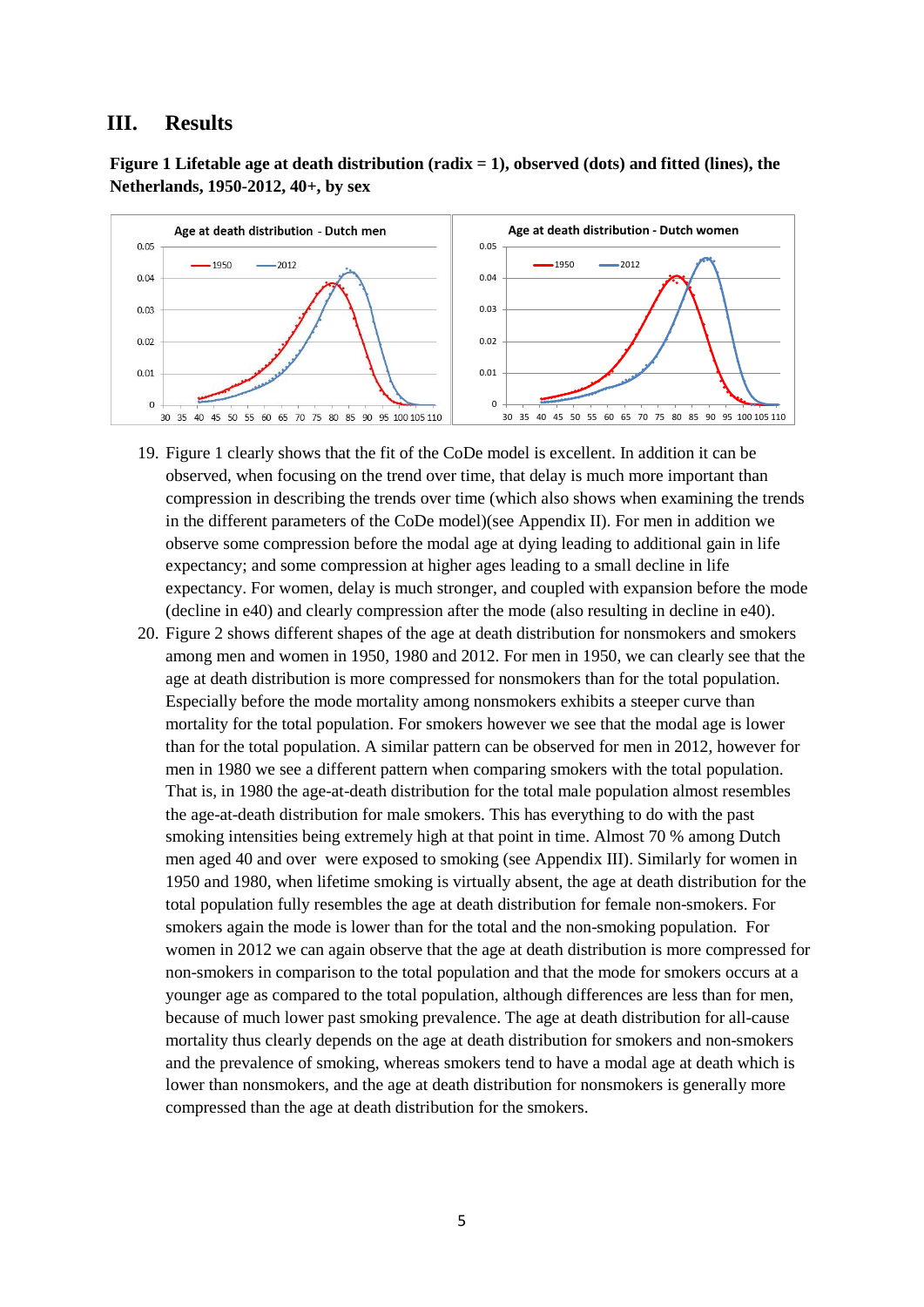

**Figure 2 Fitted lifetable age at death distribution (radix = 1) for the total population, nonsmokers and smokers**

**Figure 3 Trends over time in the modal age at death, for the total population, nonsmokers and smokers, men (left) and women (right) aged 40 and over in the Netherlands, 1950-2012**

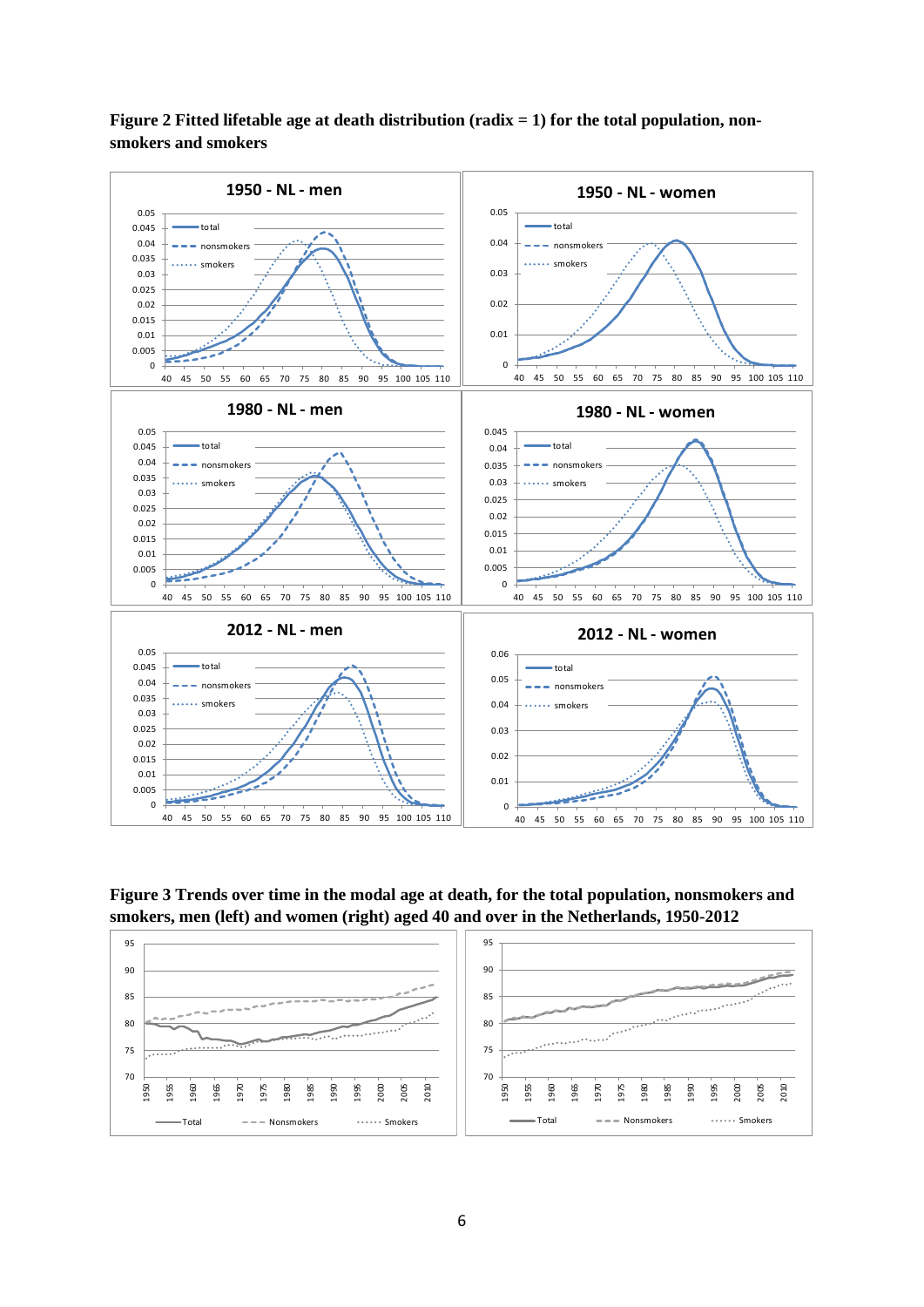- 21. Figure 3 shows that for the total male population the modal age at death declined till 1970, after which it has increased. This can be linked to our earlier observation that the age-at-death distribution is determined both by the age at death distribution of smokers and nonsmokers, and by a change in the prevalence of smoking. For nonsmokers and smokers the trends in the modal age at dying are clearly more linear as compared to the total population and more parallel between men and women. For both men and women a slight stagnation of the increase in *M* occurred in the 1990s as well as an acceleration of the increase from 2003 onwards. What can be observed as well is that the modal age converges between smokers and nonsmokers.
- 22. Examining the trends for the compression parameters  $b_1$ ,  $b_2$  and  $b_3$  (see Figure 4) it shows that for nonsmokers trends are more similar between the sexes and more linear as compared to the total population, except for  $b_3$  among men. Especially compression before the mode ( $b_1$  and *b*<sub>2</sub>) seems to be influenced by smoking.



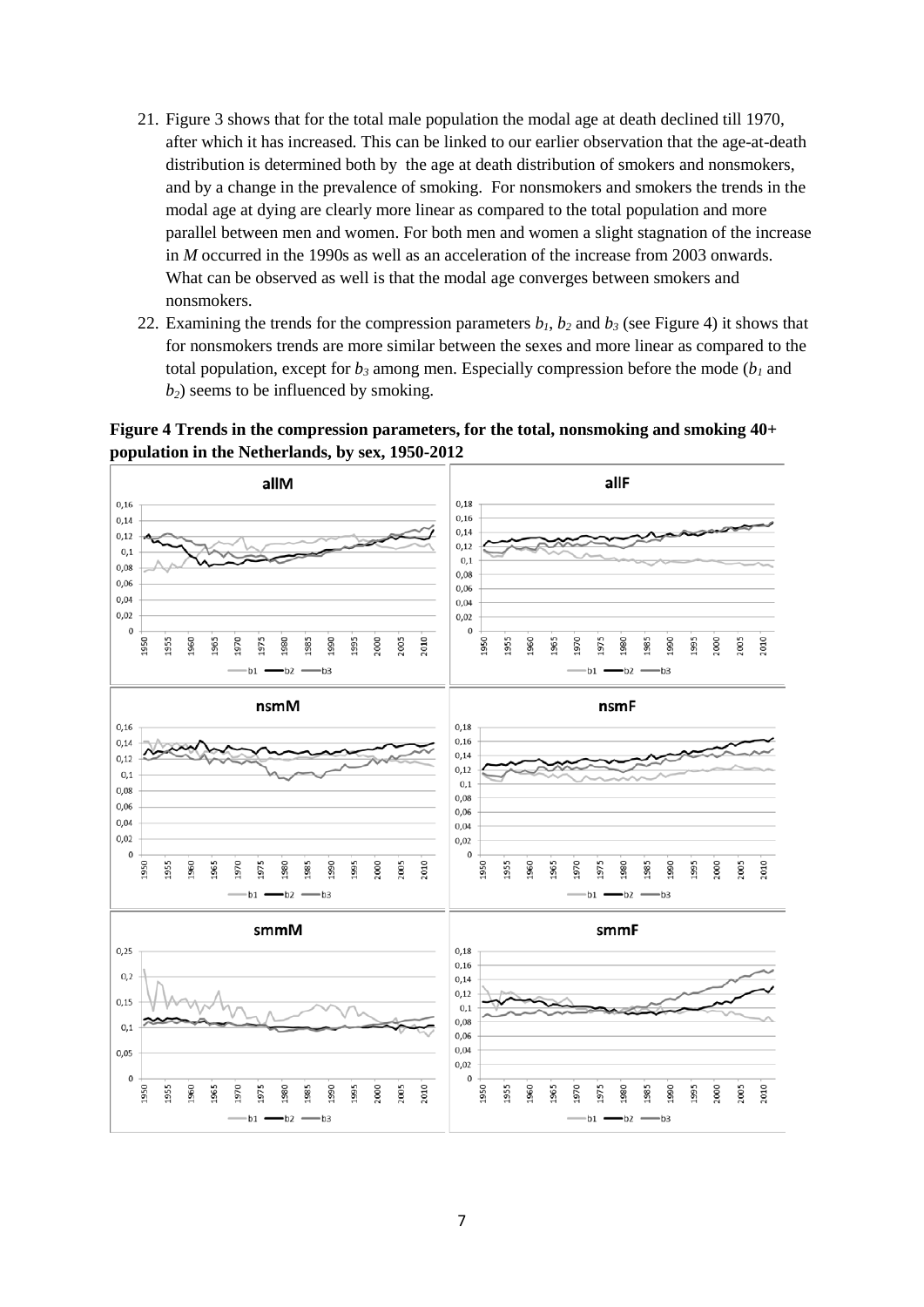**Table 1 Projected life expectancy at age 40 in 2050 for nonsmokers and the total population, for different projections and different historical periods, the Netherlands, by sex**

|                                                       | 1950-2012 |       | 1980-2012 |       |
|-------------------------------------------------------|-----------|-------|-----------|-------|
|                                                       | men       | women | men       | women |
|                                                       |           |       |           |       |
| nonsmokers (e40 2012 = 42.76 (M), 45.15 (F))          |           |       |           |       |
| extrapolation M; rest similar to 2012 ns              | 46.80     | 50.51 | 46.37     | 49.62 |
| extrapolation a, b1, b2, b3, M                        | 46.47     | 50.58 | 46.00     | 50.02 |
| LC 40-100                                             | 45.94     | 49.23 | 45.07     | 48.68 |
|                                                       |           |       |           |       |
| total (e40 2012 = 40.22 (M), 43.57 (F))               |           |       |           |       |
| extrapolation nonsmokers (M) + SAM (APC)              | 45.63     | 48.79 | 45.20     | 47.92 |
| extrapolation nonsmokers (all parameters) + SAM (APC) | 45.21     | 48.94 | 44.87     | 48.51 |
| $LC$ 40-100                                           | 42.69     | 47.54 | 44.89     | 46.39 |
| SAM = smoking-attributable mortality                  |           |       |           |       |
| APC = age-period-cohort analyses                      |           |       |           |       |

- 23. Simple extrapolation of the parameters of the CoDe model for nonsmokers, either solely the modal age at death or all parameters, results in a higher e40 in 2050 compared to a Lee-Carter projection.
- 24. The effect of taking into account the additional mainly compression parameters results in slightly lower e40 for men, and a slightly higher e40 for women. This can be linked to the prediction of less compression before the modal age at death for men as compared to before, and the prediction of an increase in compression before the modal age at death for women. The impact of projecting delay of mortality on the projection of life expectancy is clearly bigger than the effect of compression.
- 25. Adding to the CoDe extrapolations for nonsmokers the extrapolation of mortality for smokers (based on our age-period-cohort methodology) results as well in higher e40 than the direct LC extrapolation for all-cause mortality, except when for men trends in only the modal age at death from 1980-2012 are extrapolated. Then the outcomes are virtually the same as the direct LC extrapolation, at least in terms of life expectancy. Note that the projections of the Lee-Carter are more sensitive to the choice of the base period than the projections taking into account the impact of smoking and delay of mortality.
- 26. Looking at the full age at death distribution (Figure 5), some interesting differences between both projections can be observed. From Figure 5, four observations can be made. Firstly, we can clearly see that the Lee-Carter projection shows much less delay than our two extrapolations. Secondly, more people die above ages 95 or 100 in our projections (especially for women). Thirdly, the projection in which we extrapolate all parameters seems to reflect the LC forecast + delay. Fourthly, the Lee-Carter projection seems to show slightly more fluctuations /irregularities in the age at death distribution.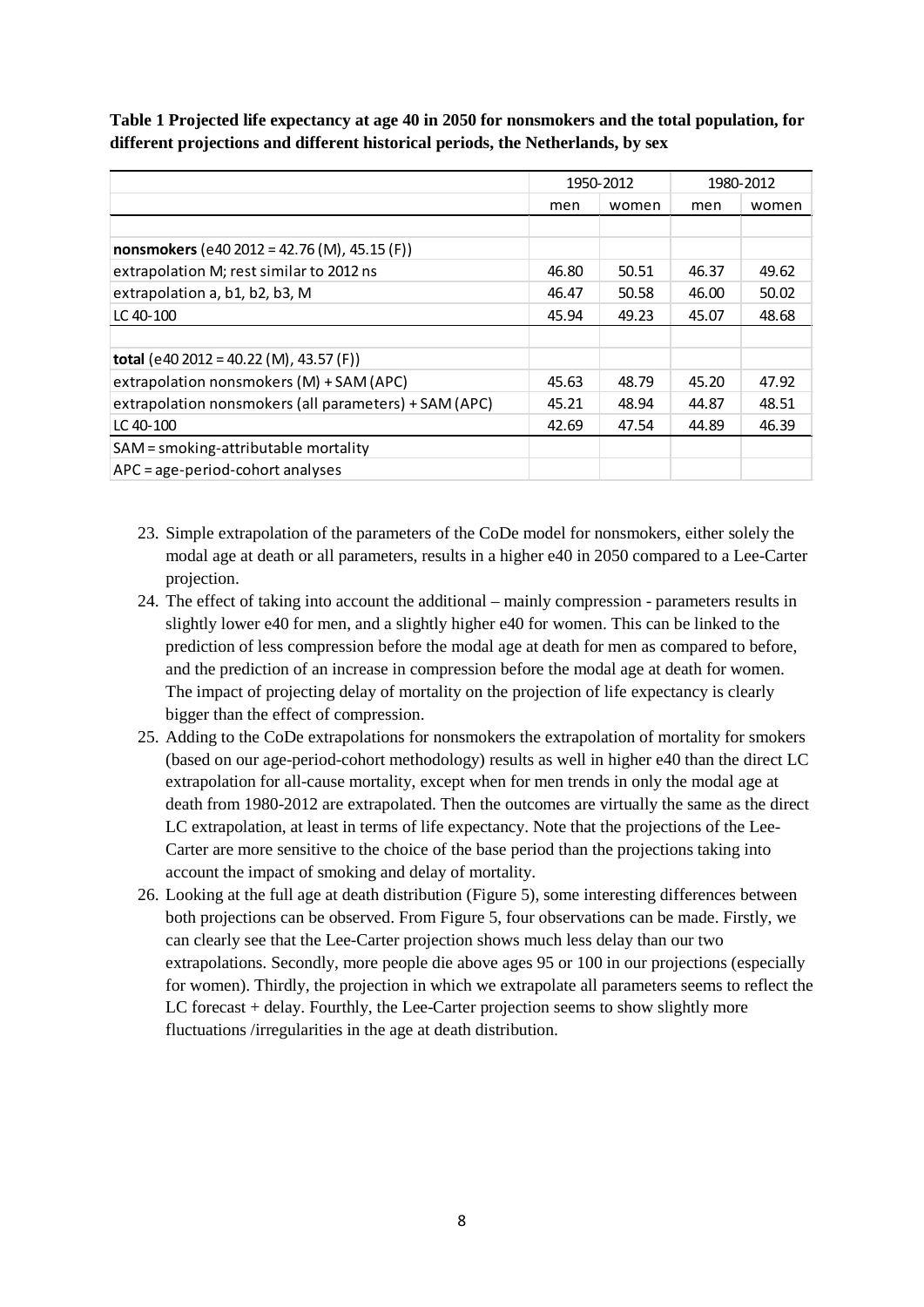

**Figure 5 Projected lifetable age at death distribution for Dutch male and female nonsmokers aged 40 and over, in 2050. Comparison of different projections**



# **IV. Conclusion**

- 27. Changes over time in delay and compression for the total population in the Netherlands result from changes in the age at death distribution of smokers and non-smokers, and the prevalence of smoking. Compared to the total population, for non-smokers increases in the modal age at death – indicating mortality delay - are much more linear, and more similar for men and women. Projections based on mortality delay for the Netherlands should therefore take into account smoking.
- 28. Our mortality projection simultaneously taking into account mortality delay and smoking results in higher life expectancy values in 2050 than a conventional (=Lee-Carter) projection, more delay and more deaths at advanced ages.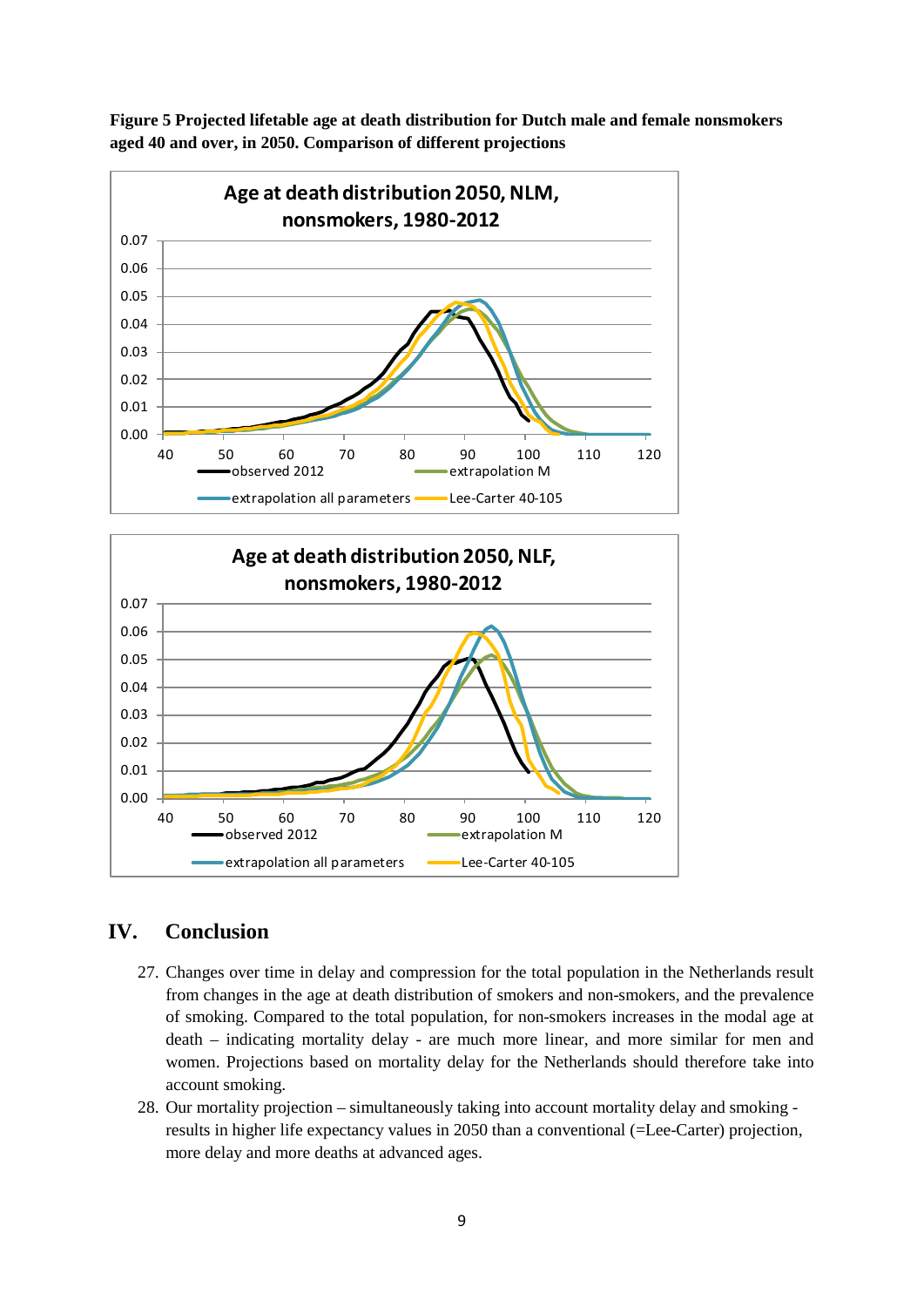## **V. Discussion**

#### - **Comparison to the Statistics Netherlands forecast**

- 29. The current mortality forecast of Statistics Netherlands (Stoeldraijer et al. 2013) already includes the effect of smoking and also includes the mortality experience of the opposite sex and in other countries, thereby using the methodology developed by Janssen et al (Janssen et al. 2013). However it does not take into account the effect of mortality delay.
- 30. Their estimate for e40 in 2050 is 46.6 for men and 49.2 for women based on the trends since 1970 - whereas our estimate is slightly lower for men (44.8-45.2) and about equal to the estimate for women (49.4-49.0). It is as yet unclear which part of the difference is due to not taking into account mortality delay, and which part is due to the use of a coherent mortality projection by Statistics Netherlands.
- **Further work**
- 31. A logical expansion of the discussed mortality projection technique would be to include the mortality experience of the opposite sex and trends in other countries when projecting nonsmoking-relating mortality, and thus making it a coherent mortality projection including smoking and the mortality delay.

# **VI. Acknowledgements**

32. This work is partly financed by the Netherlands Organisation for Scientific Research (NWO) in relation to the research programme "Smoking, alcohol, and obesity, ingredients for improved and robust mortality projections." (grant no. 452-13-001).

See as well: [http://www.rug.nl/research/future-mortality.](http://www.rug.nl/research/future-mortality)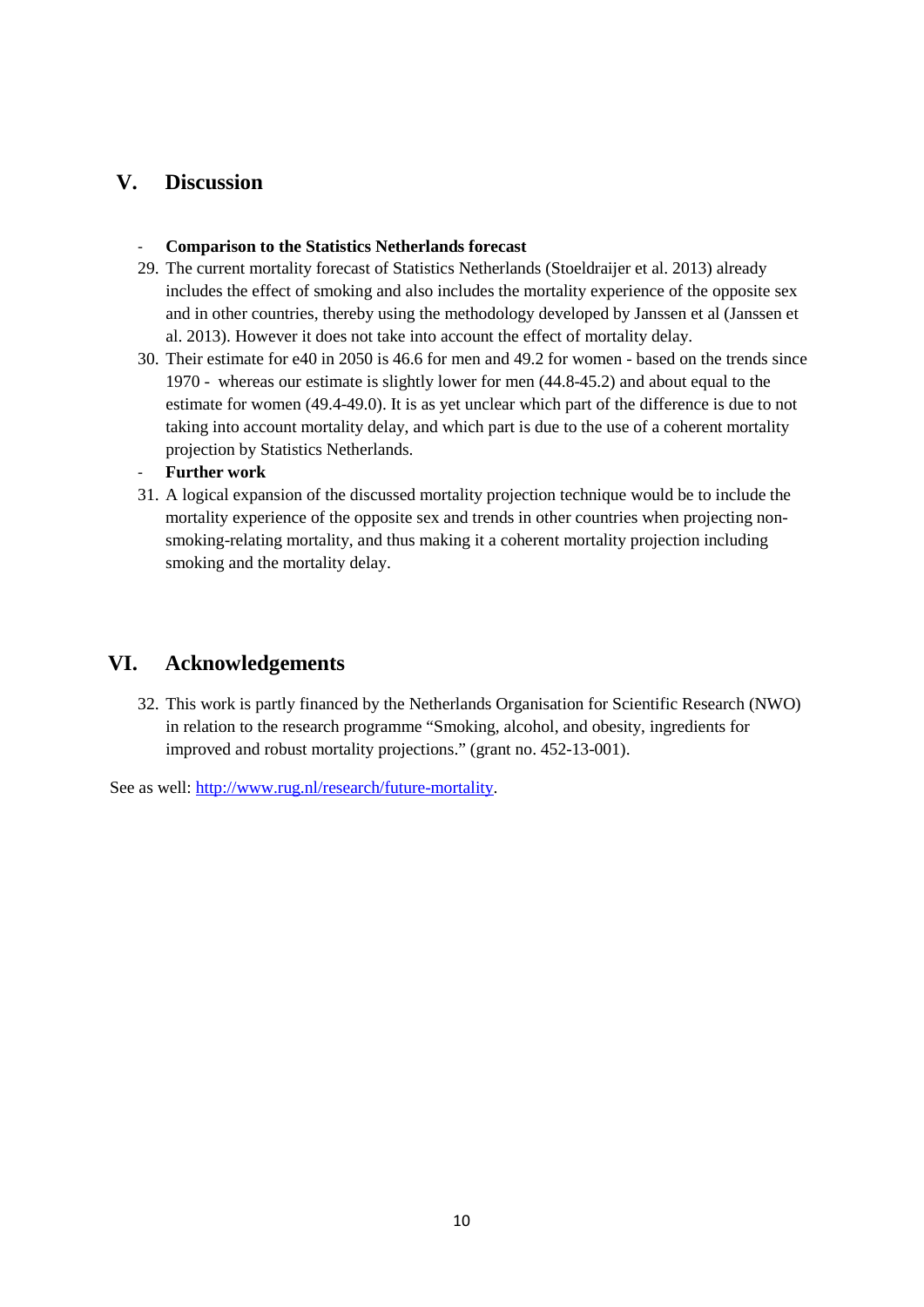## **References**

- Bergeron-Boucher M., Ebeling M. and V. Canudas-Romo (2015). Decomposing changes in life expectancy: Compression versus shifting mortality. *Demographic Research* 33(14): 391-424.
- Bongaarts, J. (2005). Long-range trends in adult mortality: Models and projection methods. *Demography* 42(1): 23–49.
- Bongaarts, J. (2006). How long will we live? *Policy Research Division Working Papers 215*. New York: Population Council.
- Canudas-Romo, V. (2008). The modal age at death and the shifting mortality hypothesis. *Demographic Research* 19(30): 1179-204.
- Cheung, S.L.K., Robine, J.M., and G. Caselli (2008). The use of cohort and period data to explore changes in adult longevity in low mortality countries. *Genus* LXIV(1-2): 101–129.
- Cheung, S.L.K., Robine, J.M., Paccaud, F. and A. Marazzi (2009). Dissecting the compression of mortality in Switzerland, 1876-2005. *Demographic Research* 21(19): 569-98.
- De Beer, J. and F. Janssen (submitted). A new model to describe the full age pattern of mortality and to assess delay and compression of mortality.
- Edwards, R.D. and S. Tuljapurkar (2005). Inequality in Life Spans and a New Perspective on Mortality Convergence Across Industrialised Countries. *Population and Development Review* 31(4): 645-674.
- Engelman, M., V. Canudas-Romo, and E. M. Agree. (2010). The Implications of Increased Survivorship for Mortality Variation in Aging Populations. *Population and Development Review*  36(3): 511-539.
- European Commission (2009). *Dealing with the impact of an ageing population in the EU*. European Commission Communication.
- Fries, J.F. (1980). Aging, natural death, and the compression of morbidity. *New England Journal of Medicine* 303(3): 130-35.
- Janssen, F., and A.E. Kunst (2005). Cohort patterns in mortality trends among the elderly in seven European countries, 1950–99. *International Journal of Epidemiology* 34(5): 1149–1159.
- Janssen, F., Kunst, A.E., and J.P. Mackenbach (2007). Variations in the pace of old-age mortality decline among seven European countries, over the period 1950 to 1999: The role of smoking and other factors earlier in life. *European Journal of Population* 23(2): 171–188.
- Janssen, F., van Wissen, L.J.G. and A.E. Kunst (2013). Including the smoking epidemic in internationally coherent mortality projections. *Demography* 50(4): 1341-1362*.*
- Janssen, F., Rousson V. and F. Paccaud (2015). The role of smoking in changes in the survival curve: an empirical study in 10 European countries. *Annals of Epidemiology* 25(4): 243-249.
- Janssen, F. & J. de Beer (in preparation). Decline in adult mortality: changes over time in the contribution of mortality delay vs compression of mortality
- Kannisto, V. (1996). The advancing frontier of survival life tables for old age. Odense: Odense University Press (Monographs on Population Aging 3).
- Kannisto, V. (2000). Measuring the compression of mortality. *Demographic Research* 3(6).
- Kannisto, V. (2001). Mode and dispersion of the length of life. *Population* 13(1): 159-71.
- Nusselder, W.J. and J.P. Mackenbach (1996). Rectangularization of the survival curve in the Netherlands, 1950-1992. *The Gerontologist* 36(6): 773-82.
- King, G. and S. Soneji (2011). The future of death in America. *Demographic Research* 25(1): 1-38.
- Lee, R.D. and L.R. Carter (1992). Modeling and forecasting US mortality. *Journal of the American Statistical Association* 87(419): 659–671.
- Lopez, A. D., Collishaw, N. E., and T. Piha (1994). A descriptive model of the cigarette epidemic in developed countries. *Tobacco Control* 3(3): 242–247.
- Mackenbach, J.P. (2013). Convergence and divergence of life expectancy in Europe: a centennial view. *European Journal of Epidemiology* 28(3): 229-240.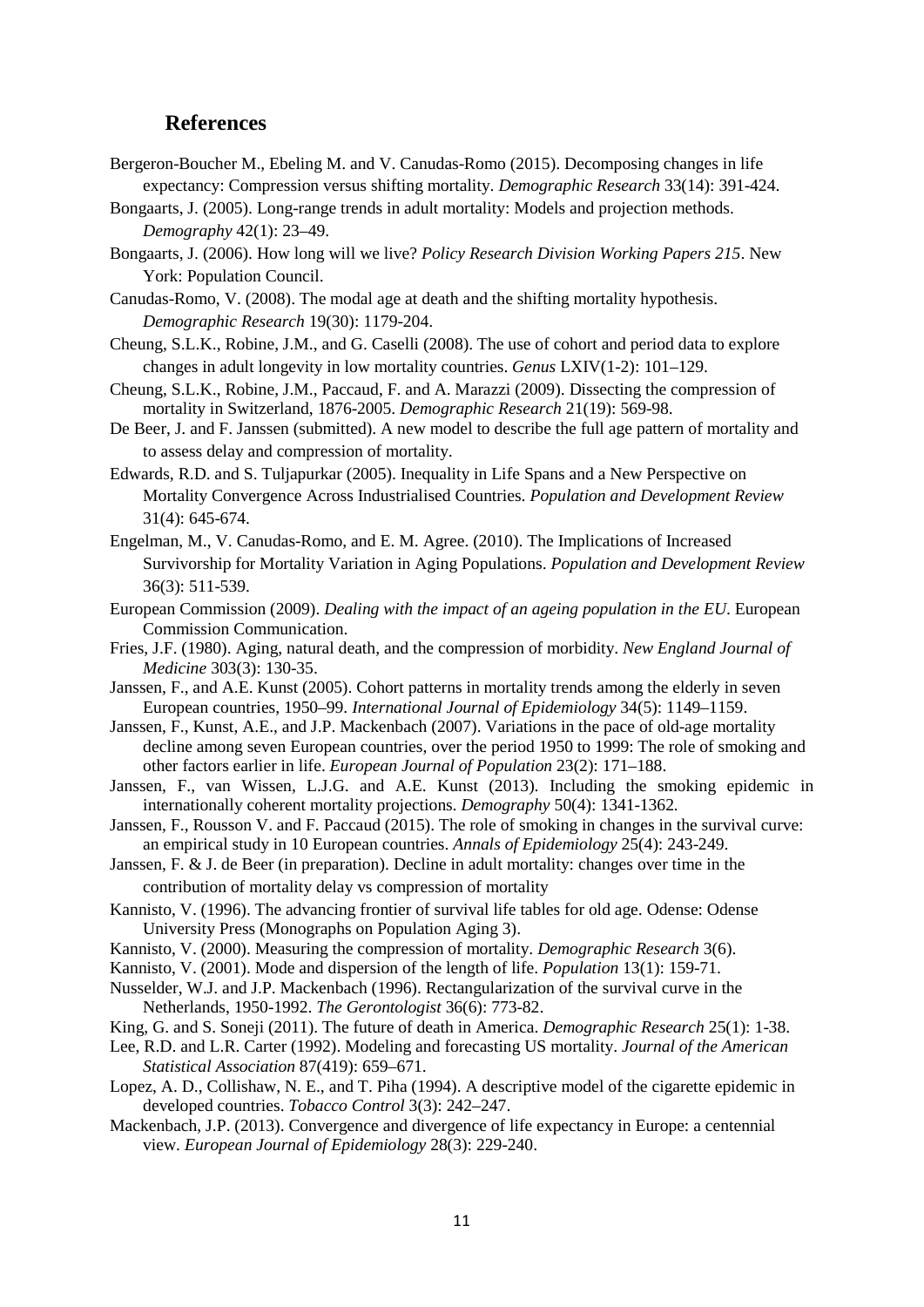- McCartney, G., Mahmood, L., Leyland, A.H., Batty, G.D. and K. Hunt (2011). Contribution of smoking-related and alcohol-related deaths to the gender gap in mortality: evidence from 30 European countries. *Tobacco Control* 20(2): 166-168.
- Oeppen, J. and J.W. Vaupel (2002). Broken limits to life expectancy. *Science* 296(5570): 1029-1031.
- Ouelette, N. & R. Bourbeau (2011). Changes in the age-at-death distribution in four low mortality countries: a nonparametric approach. *Demographic Research* 25(19): 595-628.
- Pampel, F. C. (2005). Forecasting sex differences in mortality in high income nations: The contribution of smoking. *Demographic Research* 13(18): 455–484.
- Peto, R., Lopez, A.D., Boreham, J., Thun, M. and C. Jr. Heath (1992). Mortality from tobacco in developed countries: Indirect estimation from national vital statistics. *The Lancet* 339(8804): 1268–1278.
- Preston, S.M., Stokes, A., Mehta, N.K. and B. Cao (2012). *Projecting the effect of changes in smoking and obesity on future life expectancy in the United States*. National Bureau of Economic Research: Working paper 18407.
- Preston, S. and H. Wang (2006). Sex mortality differences in the United States: The role of cohort smoking patterns. *Demography* 43(4): 631–646.
- Robine, J.M. (2001). Redefining the Stages of the Epidemiological Transition by a Study of the Dispersion of Life Spans: The Case of France. *Population* 13 (1): 173-193.
- Stoeldraijer, L., van Duin, C. and F. Janssen (2013). Bevolkingsprognose 2012-2060: Model en veronderstellingen betreffende de sterfte. [Population forecast 2012-2060: Model and assumptions on mortality] *Bevolkingstrends*: 1-27.
- Stoeldraijer, L., Bonneux, L., van Duin, C., van Wissen, L.J.G. and F. Janssen (2015) The future of smoking-attributable mortality: the case of England & Wales, Denmark and The Netherlands. *Addiction* 110(2), 336-45.
- Thatcher, R., Cheung, S.L.K., Horiuchi, S. and J.M. Robine (2010). The compression of deaths above the mode. *Demographic Research* 22(17): 505-538.
- Vaupel, J.W. (2010). Biodemography of human ageing. *Nature* 464(7288): 536-42.
- Wang, H. and S. Preston (2009). Forecasting United States mortality using cohort smoking histories. *Proceedings of the National Academy of Sciences* 106(2): 393–398.
- Wilmoth, J.R. and S. Horiuchi (1999). Rectangularization revisited: variability of age at death within human populations. *Demography* 36(4): 475-95.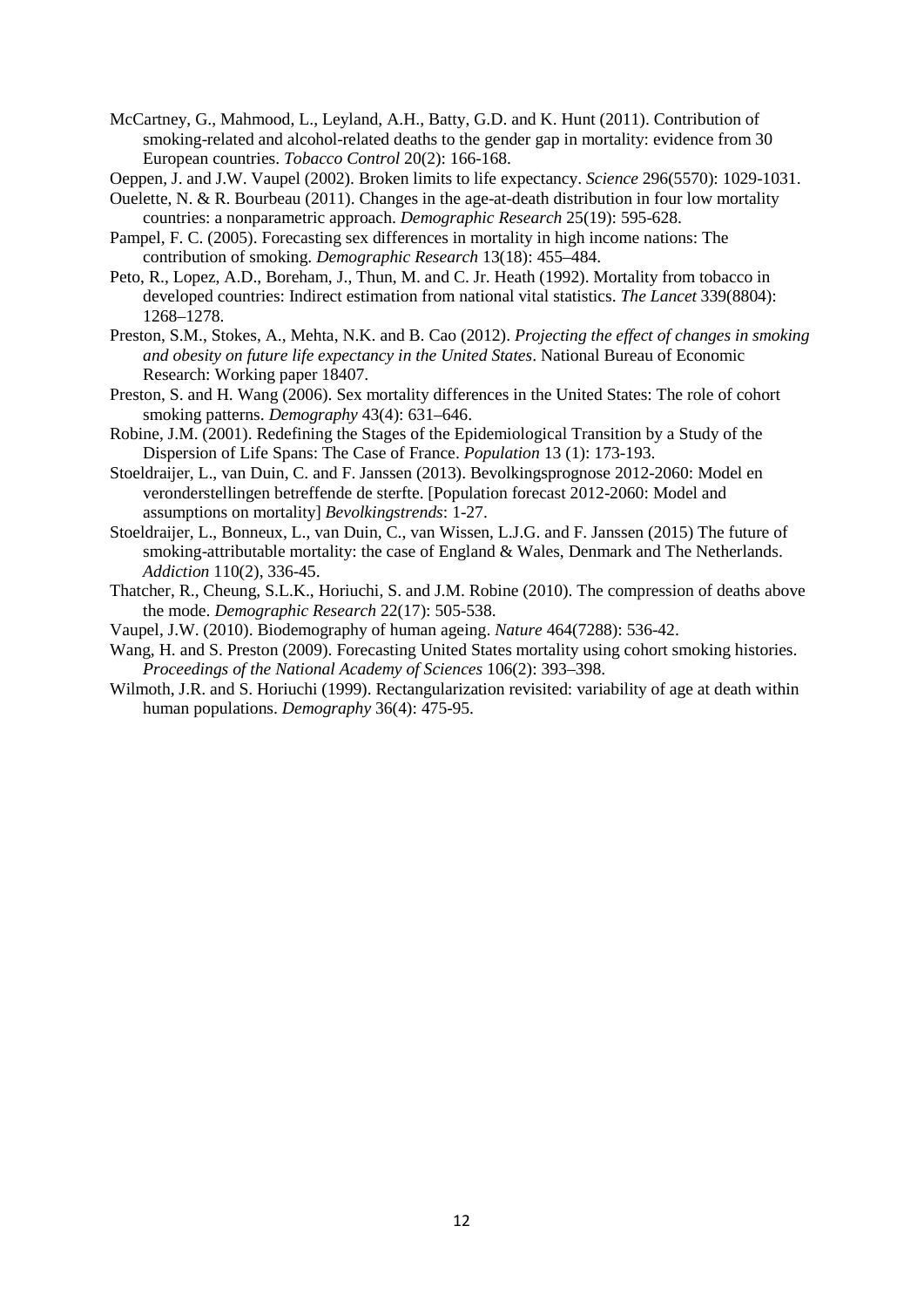# **Appendix I**

## **Effect of the parameters of the applied model based on a hypothetical age at death distribution which resembles a remaining life expectancy at age 40 (e40) of 30 years**



Effect of an increase in the modal age at death corresponding with a 5 years increase in e40

Effect of an increase in  $b_1$  combined with the effect of an increase in  $b_2$  combined with a decline in  $b_3$ , all reflecting a 0.5 years increase in e40 (thus 1.5 years increase in total)